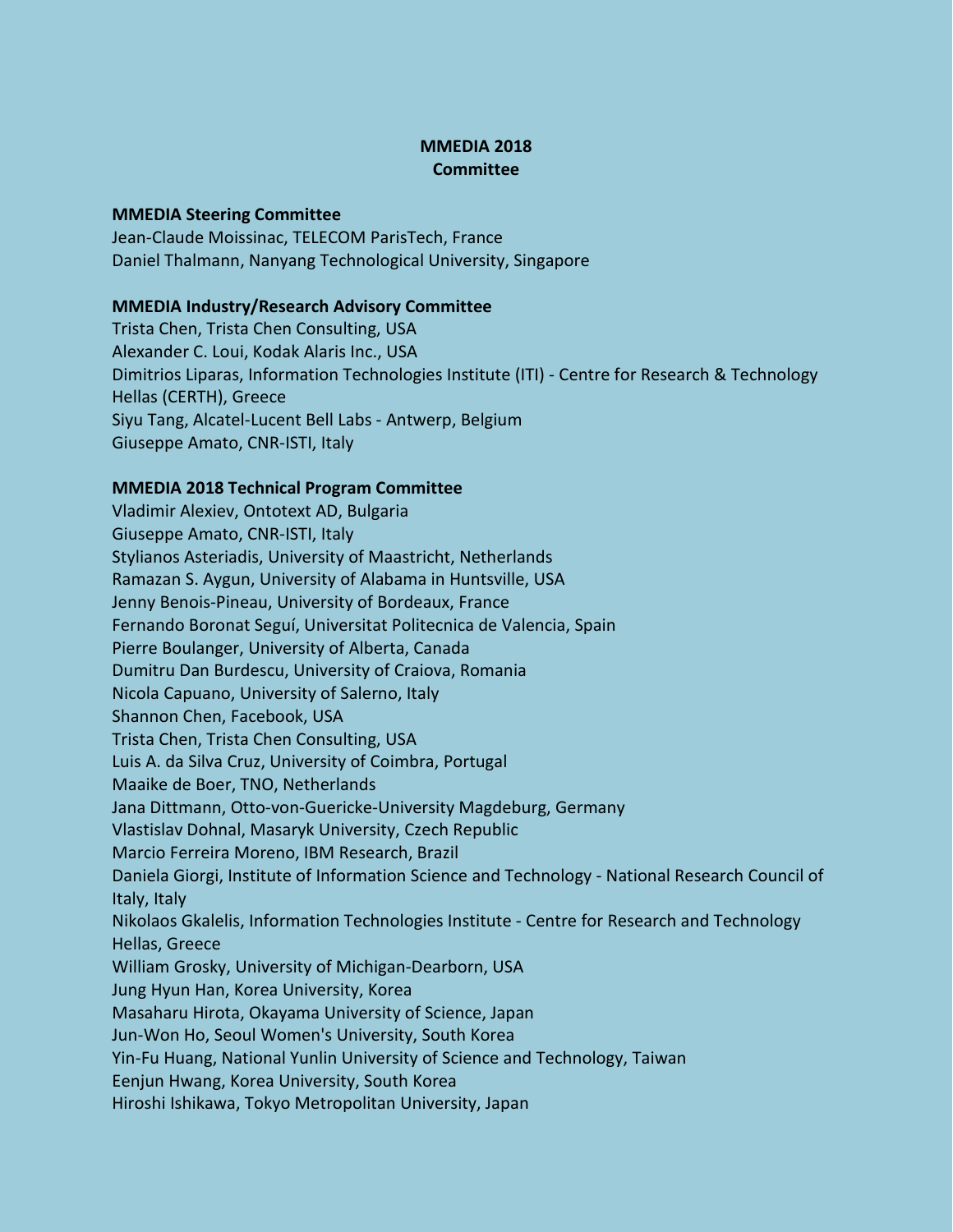Hermann Kaindl, Vienna University of Technology, Austria Dimitris Kanellopoulos, University of Patras, Greece Sokratis K. Katsikas, Norwegian University of Science & Technology (NTNU), Norway Panos Kudumakis, Queen Mary University of London, UK Marco La Cascia, Università degli Studi di Palermo, Italy Jin-Jang Leou, National Chung Cheng University, Taiwan Anthony Y. H. Liao, Asia University, Taiwan Guo-Shiang Lin, Da-Yeh University, Taiwan Dimitrios Liparas, Information Technologies Institute (ITI) - Centre for Research & Technology Hellas (CERTH), Greece Alexander C. Loui, Kodak Alaris Inc., USA Lizhuang Ma, Shanghai Jiao Tong University, China Sathiamoorthy Manoharan, University of Auckland, New Zealand Daniel Marfil Reguero, Universitat Politecnica de Valencia, Spain Marco Martalo', University of Parma, Italy Britta Meixner, FXPAL, USA Vasileios Mezaris, CERTH-ITI, Greece Jean-Claude Moissinac, TELECOM ParisTech, France Mario Montagud Climent, Universitat Politècnica de València (UPV), Spain Jose G Moreno, Paul Sabatier University - Toulouse III, France Shashikant Patil, SVKMs NMIMS Mumbai, India Riccardo Raheli, University of Parma, Italy Benjamin Renoust, National Institute of Informatics, Tokyo, Japan Joseph Robinson, Northeastern University, USA Chaman Lal Sabharwal, Missouri University of Science & Technology, USA Heiko Schuldt, University of Basel, Switzerland Christine Senac, IRIT Laboratory (Institut de recherche en Informatique de Toulouse), France Cristian Stanciu, University Politehnica of Bucharest, Romania Tamas Sziranyi, MTA SZTAKI, Budapest, Hungary Siyu Tang, Alcatel-Lucent Bell Labs - Antwerp, Belgium Youbao Tang, National Institutes of Health, USA Georg Thallinger, Joanneum Research, Austria Daniel Thalmann, Nanyang Technological University, Singapore John Thomson, University of St. Andrews, UK Dian Tjondronegoro, Queensland University of Technology, Australia Chien-Cheng Tseng, National Kaohsiung First University of Science and Technology, Taiwan Tayfun Tuna, University of Houston, USA Rosario Uceda-Sosa, IBM Research - T.J. Watson, USA Torsten Ullrich, Fraunhofer Austria Research GmbH, Austria Paula Viana, School of Engineering - Polytechnic of Porto and INESC TEC, Portugal Huiling Wang, Tampere University of Technology, Finland Shigang Yue, University of Lincoln, UK Sherali Zeadally, University of Kentucky, USA Pavel Zemcik, Brno University of Technology, Czech Republic